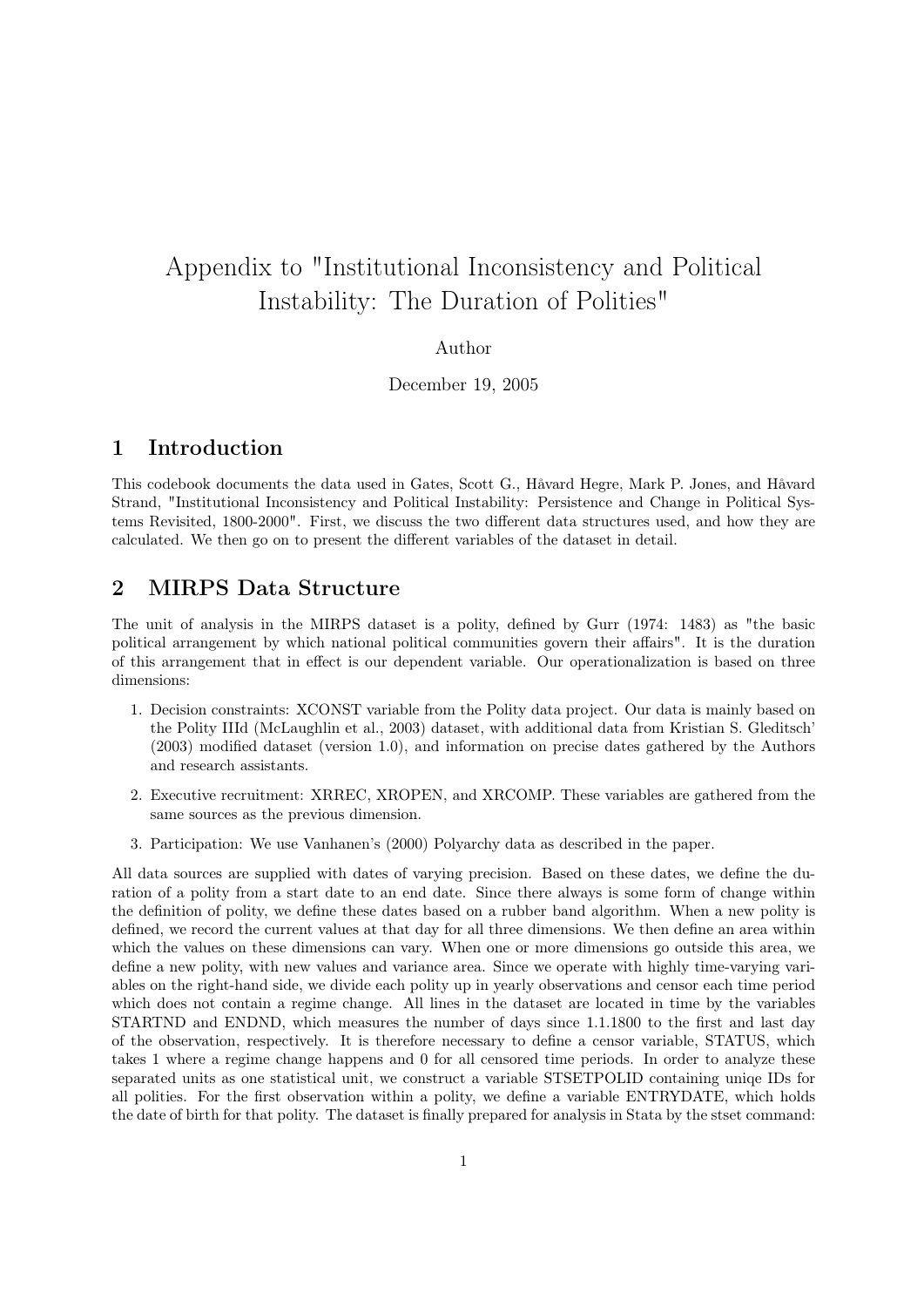stset endnd, id(stsetpolid) failure(status==1) origin(time entrydate) scale(365.25)

## 3 Definition of Polity Change (repeated from section 3.2)

We define a polity change as any change in indicators that results in either:  $(1)$  a movement from one category to another in the Executive dimension (i.e., between ascription/designation, dual ascriptive/elective, and elective), (2) a change of at least two units in the Executive Constraints dimension, or (3) a 100% increase or 50% decrease in the Participation dimension (in the log-transformed variable, this is a change of 0.69 in either direction from the original level). Doubling the number of citizens with voting rights qualifies as a minimum change along the Participation dimension. The creation or dissolution of states is also defined as a polity change.

## 4 Przeworski et al. data structure

The analysis is based on two different data structures. In Table 3, Model 3 and 4, we analyze an alternative data structure, based on Przeworski et al. (2000) (hereafter PACL). The basic unit in this data structure is the country-year, and the dependent variable is whether a regime change happened during that year or not. The country-year observation is very common in quantitative analysis of time series (see Beck, Katz and Tucker, 199x), but is has certain short-comings. The most relevant difference with our research design is that in is structure each observation can only contain one value on the regime variable. This becomes a problem in years where a regime changes.

The PACL dataset reports the regime statistics for 31 December of every year. If we observe a regime change in a given year, the PACL dataset will not report the regime characteristic of the regime that failed but of the new regime which was created. This is the opposite of what we want and what we do in our own data structure. We must therefore lag the PACL regime variable one year. Since our SIP scalar can vary within the unit of observation present, we use the unit's SIP value as of January 1 of the relevant year. An example of this is Chile, 1973.

|         | TAUIC I. CHIIC, IJTU |        |      |           |              |                          |                      |  |
|---------|----------------------|--------|------|-----------|--------------|--------------------------|----------------------|--|
| Country | Status               | SIP    | YEAR | dd<br>reg | dd<br>lagreg | $_{\rm dd}$<br>id<br>reg | dd<br>lagreg<br>- 1d |  |
| Chile   |                      | 0.8138 | 1972 |           |              | 15501                    | 15501                |  |
| Chile   |                      | 0.8138 | 1973 |           |              | 15502                    | 15501                |  |
| Chile   |                      |        | 1974 |           |              | 15502                    | 15502                |  |

Table 1: Chile, 1973

The democracy of Chile failed in 1973, and the PACL regime variable (dd\_reg) does therefore indicate that Chile is a dictatorship at the end of 1973. However, our interest lies with the regime that failed, not the regime that was created, so we lag the regime characteristics (dd\_lagreg) and the regime id variable (dd\_lagreg\_id). The Status variable indicates that there was a regime change in Chile in 1973. As with the MIRPS data structure, we divide each political regime into several observations, and add an identifying variable (dd\_reg\_id) that allows us to analyze. As shown above, we lag this variable as well. This data structure is prepared for analysis using a similar command as the previous data structure.

stset endnd, id(dd\_lagreg\_id) failure(status==1) origin(time entrydate) scale(365.25)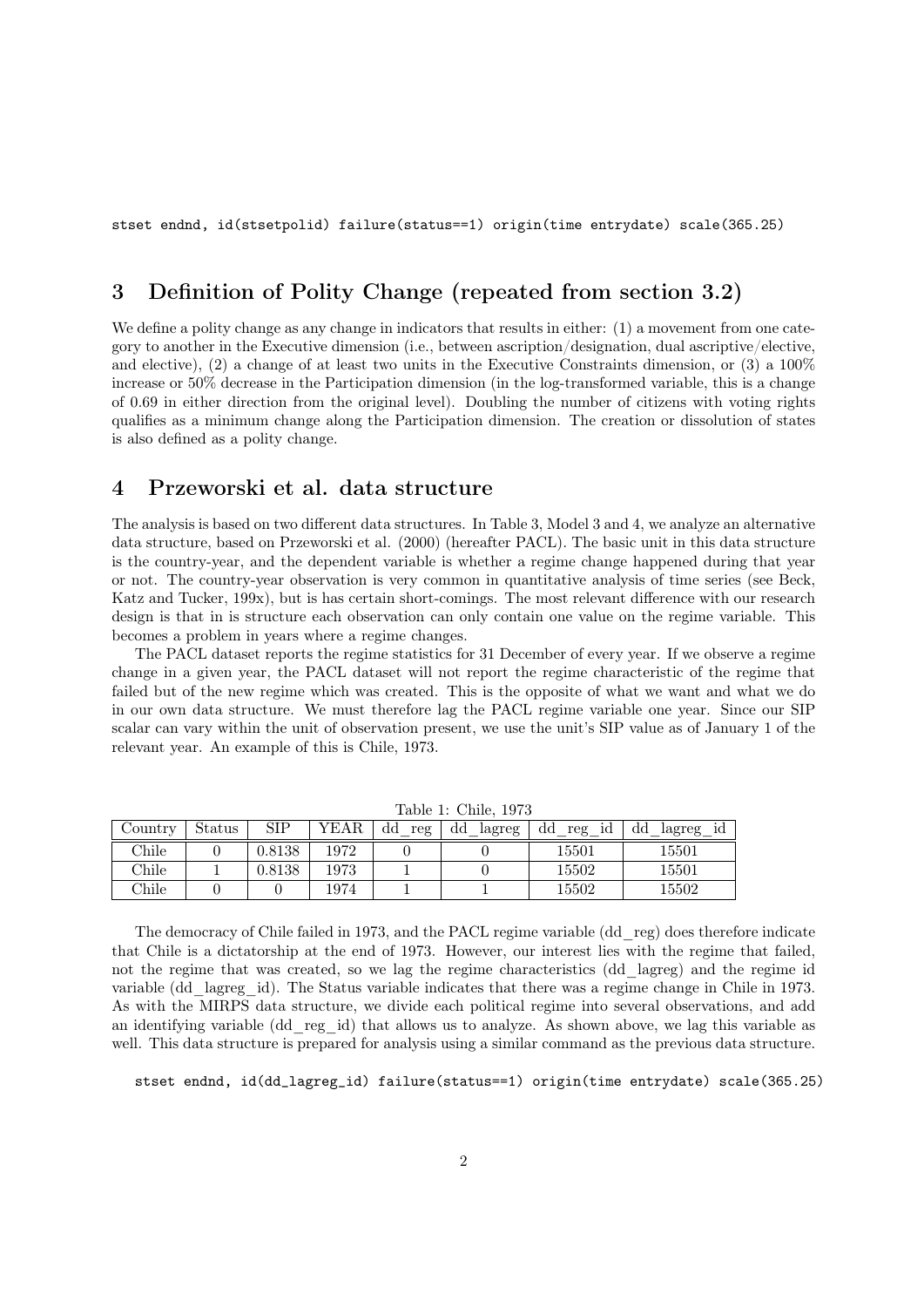## 5 List of variables

- ssno A number identifying which state the polity is existing within. The numbering system used here is based on Kristian Gleditsch's updating of item[Polity IIId, which in turn is based on the Gleditsch and Ward (1999 ) System Membership definition.
- polid Since each country can have several polities during it's history, we separate different polities from each other through different Polity IDs
- startd The start date as a DATE type variable
- endd The end date as a DATE type variable. This, and the previous variable, is only included in order to ease the readability of the dataset.
- startnd The start date represented as the number of days since 1 January 1800
- endnd The end date represented as the number of days since 1 January 1800
- xconst The 'Executive Constraints' dimension (Polity IV codebook, p.21)
- xrec The 'Executive Recruitment' dimension. This variable is constructed out of three Polity IV indicators: XRCOMP, XRREC, and XROPEN.
- part The 'Participation' dimension. This variable is calculated from Tatu Vanhanen's (2000) Polyarchy dataset. Primarily, we define this dimension parallel to Vanhanen's participation indicator, which measures the fraction of the population which participated in an election. However, since we theoretically are interested in capturing the extent to which the capacity of changing the composition of the government is distributed in a society, we have taken the effective competition in the election into account, so that the participation score is multiplied with the fraction [Competition/30
- status This variable defines whether the polity ended on the end date or not. Our data end at 31 December 2000, and all polities in existence at this day are ended. However, this should not be analyzed as the end of a polity, since it is just the end of us observing the polity. This is often referred to as 'censoring' in the survival analysis literature. For analytical purposes, it is practical to add a number of censored observations, which effectively increases the number of control cases, and which further improves the strength of the analysis. All these additional control cases will be recorded with status equal to 0, similar to those observations that end on 3 December 2000. For the analysis in "Institutional Inconsistency and Political Instability: Polity Duration, 1800-2000", we censor every observation at the end of every year, which consequently means that the number 0's vastly outnumbers the 1's.

duration The duration of that polity, measured in the number of days.

**xconsdic** Dichotomized Xconst-variable  $(1:\{1-4\}; 2:\{5-7\})$  (not longer used)

particip A coding of participation into a ordinal variable (not longer used)

xrreg Polity IV variable xrreg

xrcomp Polity IV variable xrcomp

xropen Polity IV variable xropen

sip2 Sip index.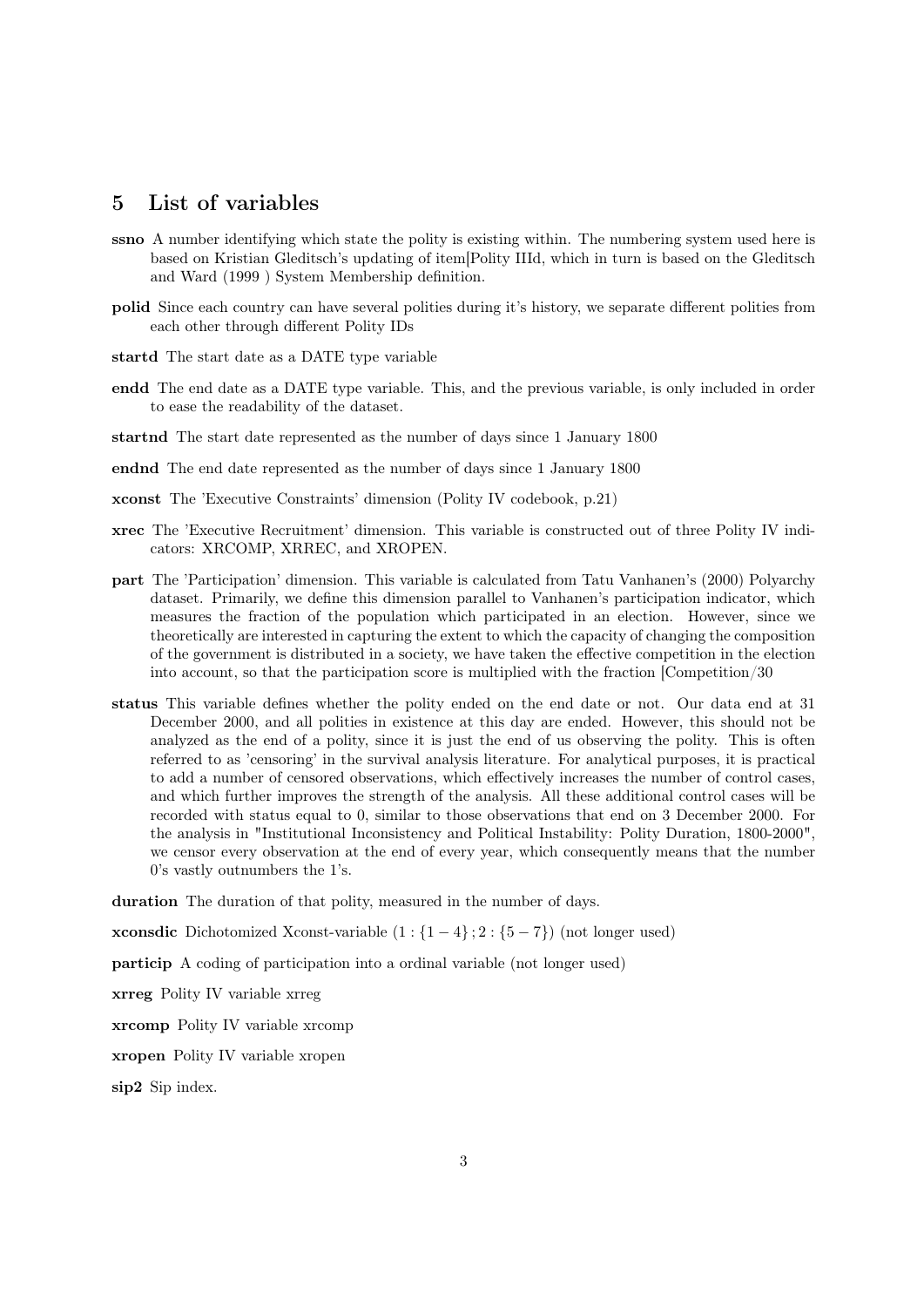sip2avgnabo The average of the difference between the country in question and all neighbouring countries, individually, following the expression The neighborhood is defined as all countries either contiguous or separated by less than 25 nautical miles of sea to the country in question.

sip2varnabo The standard deviation of the neighbourhood's SIP2 scores.

reg

sip2status (not in use)

sip2ysc Calender years since the previous change in the SIP2 score

sip2 previous The SIP2 score of the previous polity

stsetpolid Variables for specifying Stata analysis

stsetorig ——————- " ————————

### 6 Control variables

GDP per capita data were drawn from three sources. We use World Bank data for the period 1960 to 1998 (World Bank, 2000a; 2000b), Penn World Tables, v5.6 (Summers and Heston, 1991) for 1950 to 1959, and Maddison's (1995) Monitoring the World Economy 1820-1992 for the years 1900-1949. The three datasets refer to different baseline years for calculating constant dollar figures, and are based on different methods of measurement. To counter these differences, we calculate the average ratio in the three first overlapping years per country for both overlaps, and use this ratio to adjust the numbers. To reduce endogeneity bias, we lag the variable. We use the average ln(GDP per capita) for the five years preceding the end-date of each time segment

# 7 Calculation of the demindex and SIP variables

We provide two different democracy indexes, which almost correlate perfectly, but are calculated in two different ways. The 'demindex' variable is the length of the vector  $D=[(0,0,0),(\text{xconst}, \text{xrec}, \text{part})]$ . This length is determined using

$$
|D| = \sqrt{(xconst^2 + xrec^2 + part^2)}
$$
\n<sup>(1)</sup>

The sip score is defined as the value of the coordinate x of the point  $(x,y,z)$  on the diagonal vector  $([ (0,0,0), (1,1,1)]),$  where the following is true:

$$
(x, y, z) \cdot (x - xconst, y - xrec, z - part) = 0 \tag{2}
$$

Since this point is on the diagonal,  $x, y$ , and  $z$  must all be equal. We can therefore write

$$
(x, x, x) \cdot (x - x const, x - x rec, x - part) = 0 \tag{3}
$$

$$
x \cdot (x - x const) + x \cdot (x - x rec) + x \cdot (x - part) = 0 \tag{4}
$$

$$
x^{2} - x \cdot x const + x^{2} - x \cdot x rec + x^{2} - x \cdot part = 0
$$
\n
$$
(5)
$$

$$
3x^2 - x \cdot x const - x \cdot x rec - x \cdot part = 0 \tag{6}
$$

$$
3x^2 = x \cdot x const + x \cdot x rec + x \cdot part \tag{7}
$$

$$
3x = xconst + xrec + part
$$
\n<sup>(8)</sup>

$$
x = SIP = \frac{xconst + xrec + part}{3}
$$
\n<sup>(9)</sup>

The sip index is normalized to the range [0,1]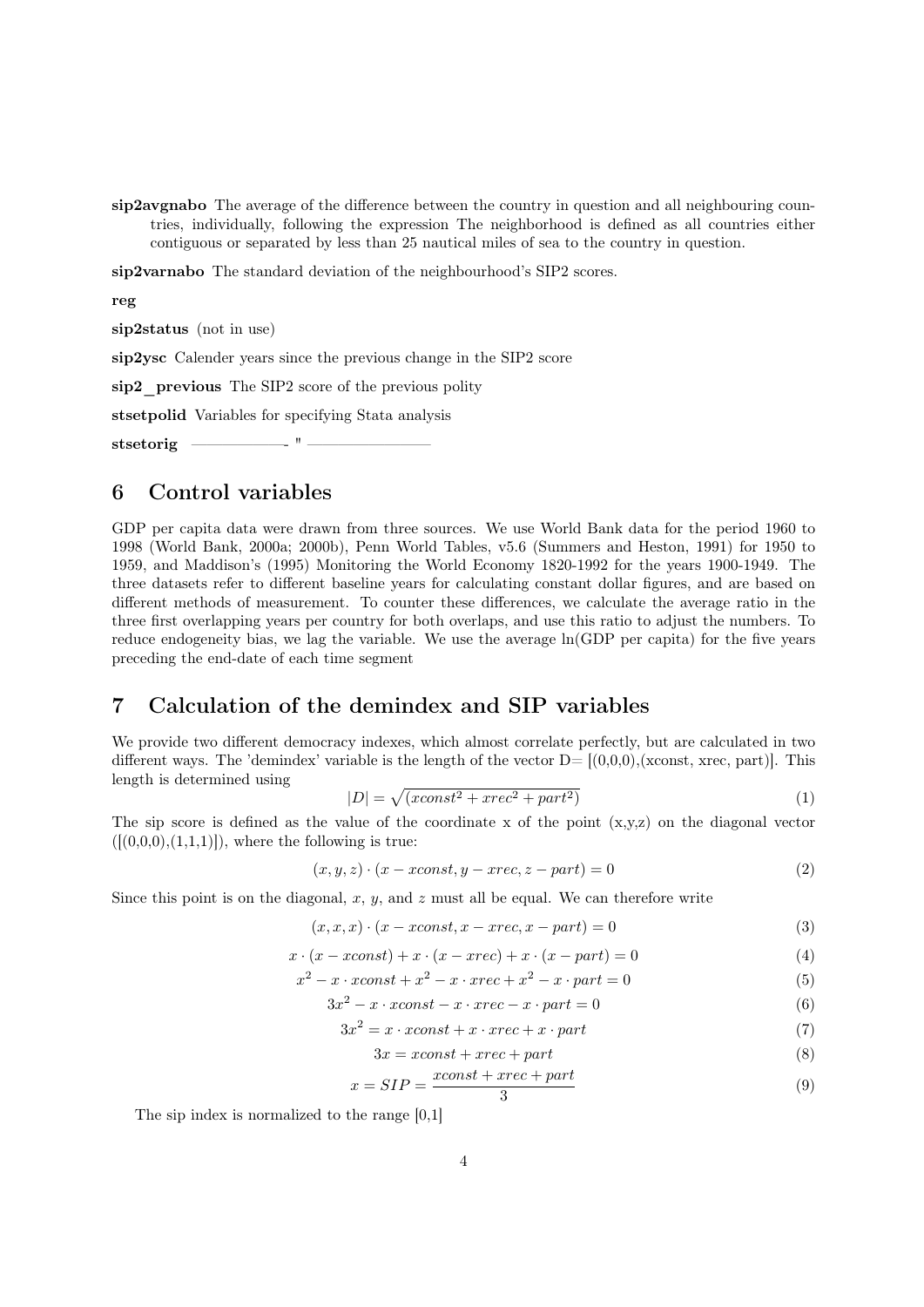## 8 Polity IV categories

We base two of our indicators, Executive Contraints and Executive Recruitment, on the Polity IV dataset. The Executive Contrainsts dimension is based on the XCONST variable alone, and does therefore not demand any further focus. The Executive Recruitment dimension (XREC in our dataset) is based on three polity variables, XRCOMP, XRREG, and XROPEN. Table 1 documents the coding of the XREC dimension. Table 2 lists the distribution of the XCONST variable. The number of polities in these tables refers to the Polity IV definition of a polity, and is therefore substantially different from a similar count based on the replication data documented herein. Partially this is due to the fact that a small regime change in the polity database does not result in a regime change by our definition. On the other hand, a regime change in the replication data can be triggered by a change in the participation measure, which of course is unnoticed in the Polity database. Since these numbers are based on incrementally adapted versions of the Polity dataset, we do not expect these tables to be perfectly reproduced using data from the Polity project webpage. See section 3 for the definition of a polity change.

| Cat.           | Polity II label                                               | Brief definition                                                            | <b>XRREG</b>                                 | <b>XRCOMP</b>              | <b>XROPEN</b>                        | Number           |
|----------------|---------------------------------------------------------------|-----------------------------------------------------------------------------|----------------------------------------------|----------------------------|--------------------------------------|------------------|
| no.            |                                                               |                                                                             |                                              |                            |                                      | of polities      |
| (NA)           | Missing data-<br>transition                                   | excluded<br>from<br>analysis)                                               | $-66, -77, -88, -99$                         | $-66, -77, -88, -99$       | $-66, -77, -88, -99$                 | 242              |
| 1              | Caesaristic                                                   | Self-selection by<br>seizure of power                                       | 1 Unregulated                                | 0 Unregulated              | 0 Unregulated                        | 150              |
|                |                                                               | to/from<br><b>Shifts</b><br>such polities                                   | Designational<br>$2^{\circ}$<br>Transitional | 0 Unregulated              | 0 Unregulated                        | 48               |
|                |                                                               | Informal                                                                    | 2 Designational<br>Transitional              | 1 Selection                | 4 Open                               | 340              |
|                | Designation                                                   | Intra-elite<br>com-<br>petition                                             | 1 Unregulated                                | 1 Selection                | 4 Open                               | $\overline{3}$   |
| $\overline{2}$ | Ascription                                                    | Succession<br>by<br>birthright                                              | 3 Regulated                                  | 1 Selection                | 1 Closed                             | 95               |
|                | Exec:<br>Dual<br>Ascription $+$<br>Designation                | Ascriptive<br>and<br>designated<br>rule<br>coexist                          | 3 Regulated                                  | 1 Selection                | 2 Dual executive<br>- Designation    | 95               |
|                |                                                               |                                                                             | 3 Regulated                                  | 1 Selection                | 3<br>Dual<br>exe-<br>cutive-Election | $\overline{3}$   |
| 3              | Dual<br>Executive:<br>$\text{A}{\rm scription} +$<br>Election | Ascriptive and<br>elected rulers                                            | 2 Designational-<br>Transitional             | 2 Dual/Transi-<br>tional   | 4 Open                               | $\overline{105}$ |
|                |                                                               | coexist                                                                     | 3 Regulated                                  | 2 Dual/Transi-<br>tional   | 3<br>Dual<br>exe-<br>cutive-Election | $\overline{10}$  |
|                |                                                               |                                                                             | 3 Regulated                                  | $2$ Dual/Transi-<br>tional | 4 Open                               | $\overline{5}$   |
| $\overline{4}$ | Election                                                      | Formal<br>compe-<br>tition<br>among<br>popularly<br>supported<br>candidates | 3 Regulated                                  | 3 Election                 | 4 Open                               | 302              |

Table 2: Definition of Authority Dimension Executive Recruitment